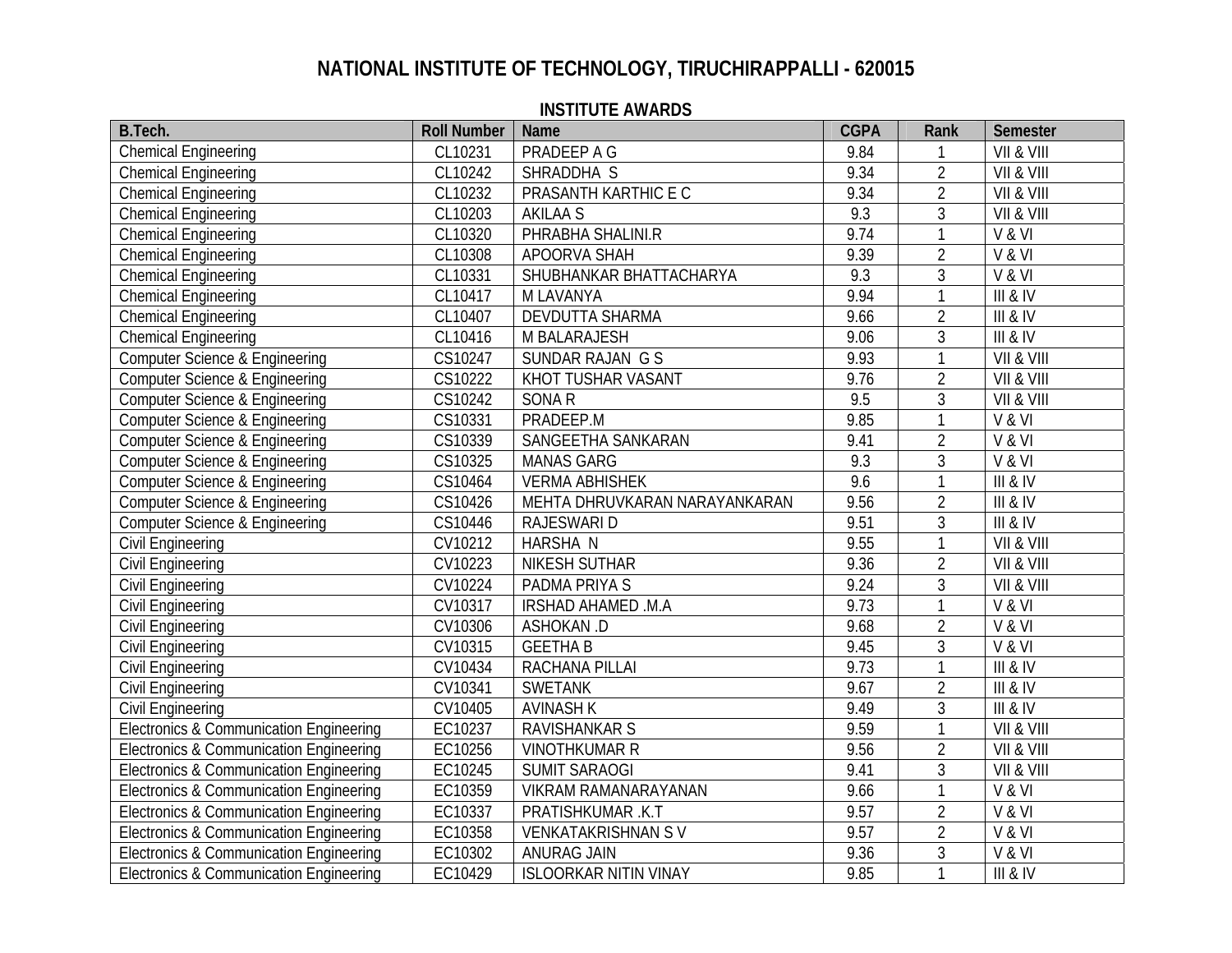| Electronics & Communication Engineering         | EC10472 | MIRIYALA ARAVIND          | 9.81 | $\overline{2}$ | <b>III &amp; IV</b> |
|-------------------------------------------------|---------|---------------------------|------|----------------|---------------------|
| Electronics & Communication Engineering         | EC10418 | <b>B PRASHANTH</b>        | 9.26 | 3              | <b>III &amp; IV</b> |
| <b>Electrical &amp; Electornics Engineering</b> | EE10241 | SIVAPRIYA S               | 9.93 | $\mathbf{1}$   | VII & VIII          |
| <b>Electrical &amp; Electornics Engineering</b> | EE10211 | <b>BISWAJIT RAY</b>       | 9.85 | $\overline{2}$ | VII & VIII          |
| <b>Electrical &amp; Electornics Engineering</b> | EE10237 | SARANYA P                 | 9.68 | 3              | VII & VIII          |
| <b>Electrical &amp; Electornics Engineering</b> | EE10335 | RAGHAVENDRA.S             | 9.86 | 1              | V & VI              |
| <b>Electrical &amp; Electornics Engineering</b> | EE10302 | <b>ALOK AGRAWAL</b>       | 9.65 | $\overline{2}$ | V & VI              |
| <b>Electrical &amp; Electornics Engineering</b> | EE10308 | ARUN PRASAD V             | 9.63 | 3              | V & VI              |
| <b>Electrical &amp; Electornics Engineering</b> | EE10444 | PRASHANT YADAV            | 9.68 | 1              | III & IV            |
| <b>Electrical &amp; Electornics Engineering</b> | EE10432 | <b>M VIVEK</b>            | 9.4  | $\overline{2}$ | III & IV            |
| <b>Electrical &amp; Electornics Engineering</b> | EE10409 | ARATHI SASIDHARAN         | 9.36 | 3              | III & IV            |
| Instrumentation & Control Engineering           | IC10203 | ANIL RAM V                | 9.86 |                | VII & VIII          |
| Instrumentation & Control Engineering           | IC10216 | MAYA M                    | 9.62 | 2              | VII & VIII          |
| Instrumentation & Control Engineering           | IC10240 | <b>TAMILARASIK</b>        | 9.45 | 3              | VII & VIII          |
| Instrumentation & Control Engineering           | IC10310 | <b>ARCHANA .S</b>         | 9.74 |                | V & VI              |
| Instrumentation & Control Engineering           | IC10338 | SAANDEEP.M                | 9.72 | $\overline{2}$ | V & VI              |
| Instrumentation & Control Engineering           | IC10323 | JAYASREE M.R.             | 9.42 | 3              | V & VI              |
| Instrumentation & Control Engineering           | IC10418 | <b>KRISHNAN S</b>         | 9.27 |                | III & IV            |
| Instrumentation & Control Engineering           | IC10427 | NITIN CHHABRA             | 9.18 | $\overline{2}$ | III & IV            |
| Instrumentation & Control Engineering           | IC10441 | SHRIRAM R                 | 9.1  | 3              | III & IV            |
| <b>Mechanical Engineering</b>                   | ME10246 | SURENDRAN V               | 9.18 |                | VII & VIII          |
| <b>Mechanical Engineering</b>                   | ME10252 | <b>VIKHRAM VS</b>         | 9.18 | 1              | VII & VIII          |
| <b>Mechanical Engineering</b>                   | ME10233 | RAJ KUMAR PAL S           | 9.11 | $\overline{2}$ | VII & VIII          |
| <b>Mechanical Engineering</b>                   | ME10206 | CHANDRASEKARAN N          | 9.1  | 3              | VII & VIII          |
| <b>Mechanical Engineering</b>                   | ME10339 | SARAVANA PRAKASH. S.J     | 9.7  |                | V & VI              |
| <b>Mechanical Engineering</b>                   | ME10308 | <b>BHASKAR PRABHAKAR</b>  | 9.3  | $\overline{2}$ | V & VI              |
| <b>Mechanical Engineering</b>                   | ME10329 | PRAKHAR MEHROTRA          | 9.17 | 3              | V & VI              |
| <b>Mechanical Engineering</b>                   | ME10466 | <b>VYOMAKESH SRIDHAR</b>  | 9.72 |                | <b>III &amp; IV</b> |
| Mechanical Engineering                          | ME10444 | R VIVEK RAJA              | 9.19 | $\overline{2}$ | <b>III &amp; IV</b> |
| <b>Mechanical Engineering</b>                   | ME10449 | S V GIRISH                | 9.19 | $\overline{2}$ | III & IV            |
| <b>Mechanical Engineering</b>                   | ME10417 | <b>GAVARA NARESH</b>      | 9.09 | 3              | III & IV            |
| Metallurgical and Materials Engineering         | MT10220 | <b>RAMAKRISHNAN R</b>     | 8.9  | $\mathbf{1}$   | VII & VIII          |
| Metallurgical and Materials Engineering         | MT10205 | ARUN KUMAR P              | 8.88 | $\overline{2}$ | VII & VIII          |
| Metallurgical and Materials Engineering         | MT10209 | DEJAS RAJIVAN CLEMENT D P | 8.63 | $\overline{3}$ | VII & VIII          |
| Metallurgical and Materials Engineering         | MT10309 | <b>BAVITHRA R</b>         | 9.49 |                | V & VI              |
| Metallurgical and Materials Engineering         | MT10308 | BANUPRIYA .S.             | 9.31 | $\overline{2}$ | V & VI              |
| Metallurgical and Materials Engineering         | MT10329 | SUBRAMANIAN R             | 9.18 | $\overline{3}$ | V & VI              |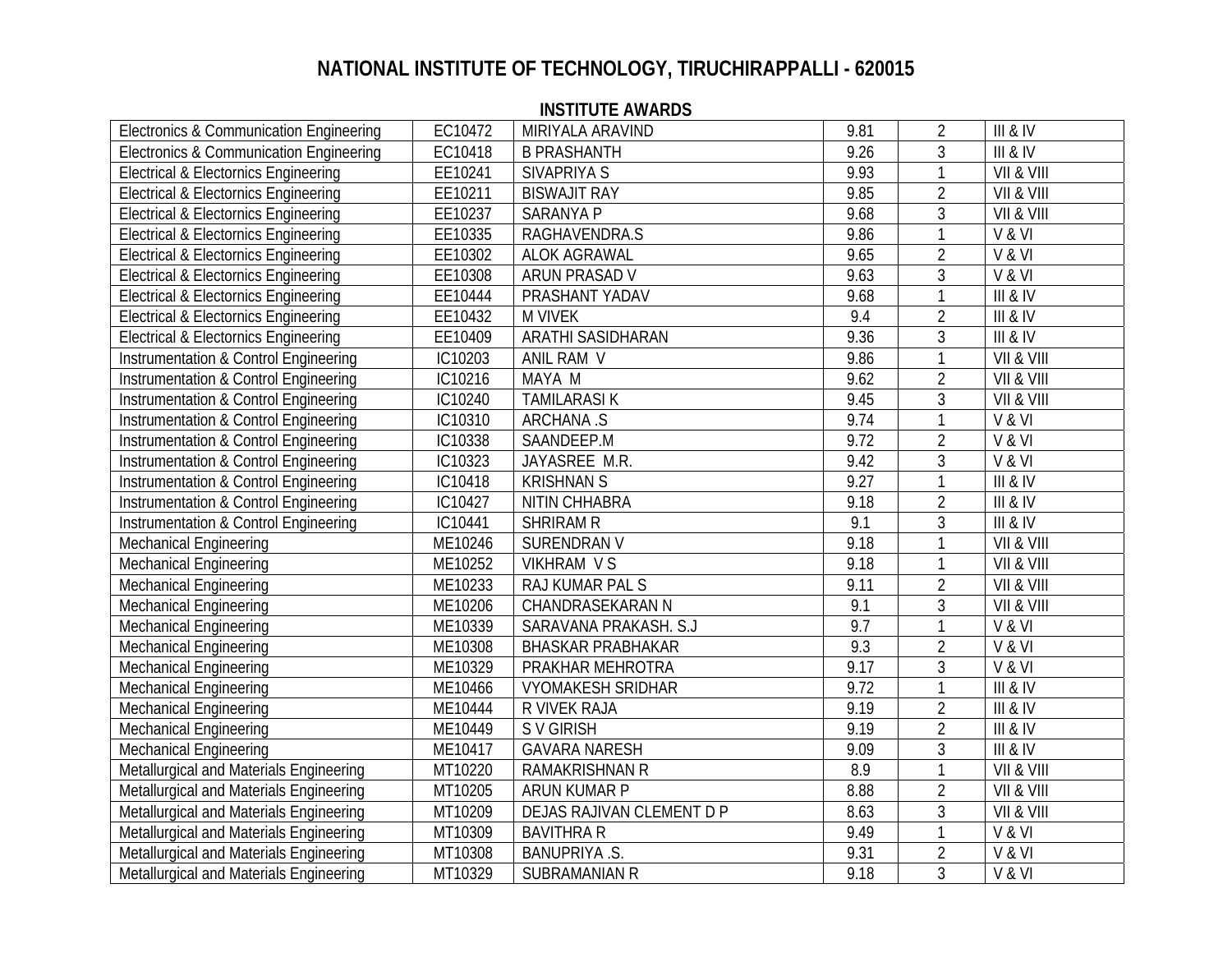| Metallurgical and Materials Engineering | MT10431            | V VINOD                    | 9.68             | 1              | <b>III &amp; IV</b> |
|-----------------------------------------|--------------------|----------------------------|------------------|----------------|---------------------|
| Metallurgical and Materials Engineering | MT10426            | <b>RANNESH L</b>           | 8.98             | $\overline{2}$ | III & IV            |
| Metallurgical and Materials Engineering | MT10411            | <b>GAURAV GARG</b>         | 8.8              | 3              | III & IV            |
| <b>Production Engineering</b>           | PR10241            | VASANTH KARTHIKEYAN K      | 9.02             | $\mathbf{1}$   | VII & VIII          |
| <b>Production Engineering</b>           | PR10219            | PADMAPRIYA M               | 9                | $\overline{2}$ | VII & VIII          |
| <b>Production Engineering</b>           | PR10217            | MURUGANANDAM M             | 8.98             | $\mathfrak{Z}$ | VII & VIII          |
| <b>Production Engineering</b>           | PR10324            | PRASANNA J                 | 9.49             | $\mathbf{1}$   | V & VI              |
| <b>Production Engineering</b>           | PR10336            | SUMITHRA R                 | 9.47             | $\overline{2}$ | V & VI              |
| <b>Production Engineering</b>           | PR10312            | <b>IYER ANUPAM NARAYAN</b> | 9.47             | $\overline{2}$ | V & VI              |
| <b>Production Engineering</b>           | PR10338            | VAIRAMUTHU. R              | 9.29             | $\mathfrak{Z}$ | V & VI              |
| <b>Production Engineering</b>           | PR10439            | <b>RAHUL R</b>             | 9.43             | $\mathbf{1}$   | <b>III &amp; IV</b> |
| <b>Production Engineering</b>           | PR10437            | PINAK DUTTA                | 9.36             | $\overline{2}$ | <b>III &amp; IV</b> |
| <b>Production Engineering</b>           | PR10401            | AKSHAY CHANDRASEKHAR       | 9.11             | $\overline{3}$ | III & IV            |
| <b>B.Arch</b>                           | <b>Roll Number</b> | Name                       | <b>CGPA</b>      | Rank           | Semester            |
| Architecture                            | AR10118            | MEGHA KASHINATH RAO        | 8.86             |                | IX & X              |
| Architecture                            | AR10123            | PRADEEP, A                 | 8.81             | $\overline{2}$ | IX & X              |
| Architecture                            | AR10106            | BHARANI SURYA, G           | 8.78             | $\mathfrak{Z}$ | IX & X              |
| Architecture                            | AR10222            | RAJ KUMAR, S.              | 8.83             | $\mathbf{1}$   | VII & VIII          |
| Architecture                            | AR10219            | PRIYADHARSHINI, R.         | 8.83             | 1              | VII & VIII          |
| Architecture                            | AR10218            | PRESTON VARGHESE           | 8.7              | $\overline{2}$ | VII & VIII          |
| Architecture                            | AR10229            | <b>VITTAL SRIDHARAN</b>    | $\overline{8.7}$ | $\overline{2}$ | VII & VIII          |
| Architecture                            | AR10217            | PARVATHY KARTHA, P.        | 8.37             | 3              | VII & VIII          |
| Architecture                            | AR10306            | CHIRAG DEB                 | 9.25             |                | V & VI              |
| Architecture                            | AR10305            | CHARANYHA LAKSHMMI, S.     | 8.8              | $\overline{2}$ | V & VI              |
| Architecture                            | AR10318            | SUCHITRA, V.               | 8.53             | $\mathfrak{Z}$ | V & VI              |
| Architecture                            | AR10401            | ABHIJEET KUMAR SINGH       | 9.14             | 1              | <b>III &amp; IV</b> |
| Architecture                            | AR10431            | <b>SREEDEVIB</b>           | 8.98             | $\overline{2}$ | <b>III &amp; IV</b> |
| Architecture                            | AR10425            | ROHINI CHERIAN             | 8.91             | 3              | <b>III &amp; IV</b> |
| Architecture                            | AR10518            | R PRASANNA VENKATESAN      | 8.61             | $\mathbf{1}$   | 181                 |
| Architecture                            | AR10531            | <b>VIJESH KUMAR V</b>      | 8.5              | $\overline{2}$ | 1 & 11              |
| Architecture                            | AR10514            | MANISHA SHARMA             | 8.5              | $\mathfrak{Z}$ | 181                 |
| B.Tech. (First Year)                    | <b>Roll Number</b> | <b>Name</b>                | <b>CGPA</b>      | Rank           | Semester            |
| <b>First Year</b>                       | EC10550            | S BHAVATHARINI             | 9.78             |                | 1 & II              |
| <b>First Year</b>                       | EC10578            | SATHEESH BV                | 9.73             | $\overline{2}$ | $8$ II              |
| <b>First Year</b>                       | EC10514            | <b>G NATESH</b>            | 9.61             | $\overline{3}$ | 181                 |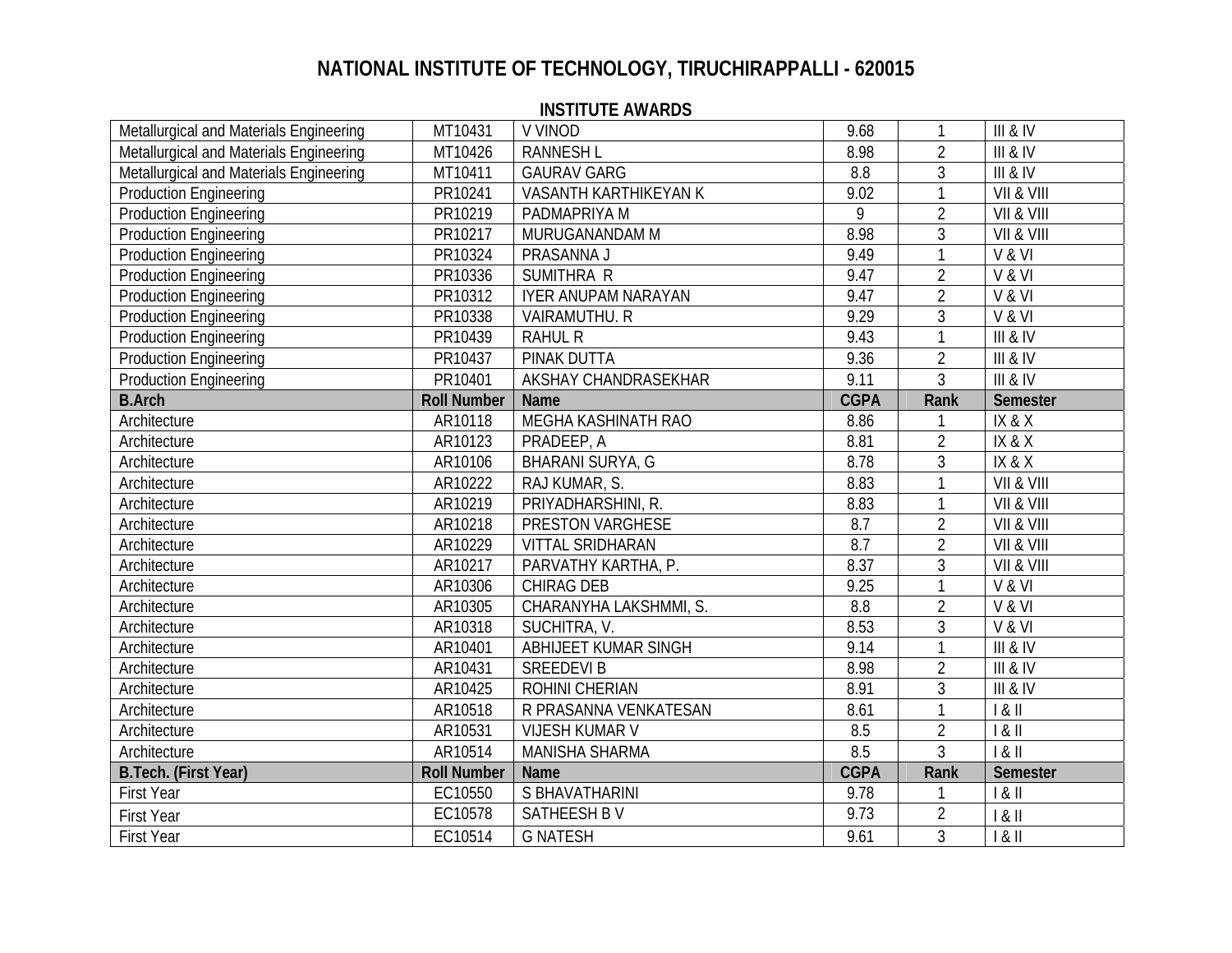| M.Tech.                                                    | Course                                        | <b>Roll Number</b> | Name                | <b>CGPA</b> | Rank           | Semester     |
|------------------------------------------------------------|-----------------------------------------------|--------------------|---------------------|-------------|----------------|--------------|
| Chemical Engineering and                                   | PROCESS CONTROL AND                           |                    |                     |             |                |              |
| Instrumentation & Control Eng.                             | <b>INSTRUMENTATION</b>                        | CLD0402            | E NARAYANA MOORTHY  | 9.78        | 1              | III & IV     |
| Chemical Engineering and<br>Instrumentation & Control Eng. | PROCESS CONTROL AND<br><b>INSTRUMENTATION</b> | CLD0405            | A GIRIJA            | 9.56        | $\overline{2}$ | III & IV     |
| <b>Chemical Engineering</b>                                |                                               |                    |                     |             |                |              |
|                                                            | PLANT DESIGN                                  | CLA0401            | SIVAGURU K          | 9.00        | 1              | III & IV     |
| <b>Chemical Engineering</b>                                | PLANT DESIGN                                  | CLA0414            | MUDASAR NADEEM H    | 8.56        | $\overline{2}$ | III & IV     |
| <b>Computer Science and Engineering</b>                    | <b>COMPUTER SCIENCE</b>                       | CSA0419            | S RADHA             | 9.54        | $\mathbf{1}$   | III & IV     |
| <b>Computer Science and Engineering</b>                    | COMPUTER SCIENCE                              | CSA0412            | C V SESHU MADHAV    | 9.39        | $\overline{2}$ | III & IV     |
| <b>Civil Engineering</b>                                   | TRANSPORTATION ENGINEERING AND                |                    |                     |             |                |              |
|                                                            | MANAGEMENT                                    | <b>CVA0409</b>     | SURESH KUMAR K S    | 9.78        |                | III & IV     |
| <b>Civil Engineering</b>                                   | TRANSPORTATION ENGINEERING AND<br>MANAGEMENT  | <b>CVA0404</b>     | <b>BRUNDHAV</b>     | 9.22        | $\overline{2}$ | III & IV     |
| Civil Engineering                                          | STRUCTURAL ENGINEERING                        | CVB0401            | <b>DINESH P</b>     | 9.89        | 1              | III & IV     |
| <b>Civil Engineering</b>                                   | STRUCTURAL ENGINEERING                        | CVB0406            | NISHA U             | 9.33        | $\overline{2}$ | $III$ & $IV$ |
| <b>Electronics and Communication</b>                       |                                               |                    | <b>D B NARAYANA</b> |             |                |              |
| Engineering                                                | <b>COMMUNICATION SYSTEMS</b>                  | <b>ECA0404</b>     | <b>MURTHY</b>       | 9.56        | $\mathbf{1}$   | III & IV     |
| Electronics and Communication                              |                                               |                    |                     |             |                |              |
| Engineering<br><b>Electronics and Communication</b>        | <b>COMMUNICATION SYSTEMS</b>                  | <b>ECA0407</b>     | SION <sub>P</sub>   | 9.56        | $\overline{2}$ | III & IV     |
| Engineering                                                | VERY LARGE SCALE INTEGRATED SYSTEM            | ECB0401            | <b>VENUGOPAL S</b>  | 10.00       |                | III & IV     |
| <b>Electronics and Communication</b>                       |                                               |                    |                     |             |                |              |
| Engineering                                                | VERY LARGE SCALE INTEGRATED SYSTEM            | ECB0403            | RAMYA SRI M         | 9.89        | $\overline{2}$ | III & IV     |
| <b>Electrical and Electronics Engineering</b>              | POWER SYSTEMS                                 | EEA0409            | SABITHA ANN PETER   | 9.67        | 1              | III & IV     |
| <b>Electrical and Electronics Engineering</b>              | POWER SYSTEMS                                 | EEA0420            | VARSHA SURENDRAN    | 9.22        | $\overline{2}$ | III & IV     |
| CEESAT                                                     | <b>ENERGY ENGINEERING</b>                     | <b>ENA0404</b>     | S.R. RAJKUMAR       | 9.90        | $\mathbf{1}$   | III & IV     |
| <b>CEESAT</b>                                              | <b>ENERGY ENGINEERING</b>                     | <b>ENA0409</b>     | D. KALYANAKUMAR     | 9.52        | $\overline{2}$ | III & IV     |
| <b>Mechanical Engineering</b>                              | DESIGN AND PRODUCTION OF THERMAL              |                    |                     |             |                |              |
|                                                            | POWER EQUIPMENT                               | MEA0403            | PRATHAP RAJ R       | 9.56        |                | III & IV     |
| Mechanical Engineering                                     | DESIGN AND PRODUCTION OF THERMAL              |                    |                     |             |                |              |
|                                                            | POWER EQUIPMENT                               | <b>MEA0413</b>     | G SANYASWARA RAO    | 9.44        | $\overline{2}$ | III & IV     |
| <b>Mechanical Engineering</b>                              | INDUSTRIAL SAFETY ENGINEERING                 | MEB0401            | C JOE VIJAYA KUMAR  | 9.78        | $\mathbf{1}$   | III & IV     |
| <b>Mechanical Engineering</b>                              | INDUSTRIAL SAFETY ENGINEERING                 | MEB0409            | V ARUN GANESH       | 9.11        | $\overline{2}$ | III & IV     |
| Metallurgical and Materials Engineering                    | <b>WELDING ENGINEERING</b>                    | MTA0403            | C VASU              | 8.89        | $\mathbf{1}$   | III & IV     |
| Metallurgical and Materials Engineering                    | <b>WELDING ENGINEERING</b>                    | MTA0410            | N JEGAN             | 8.89        | $\overline{2}$ | III & IV     |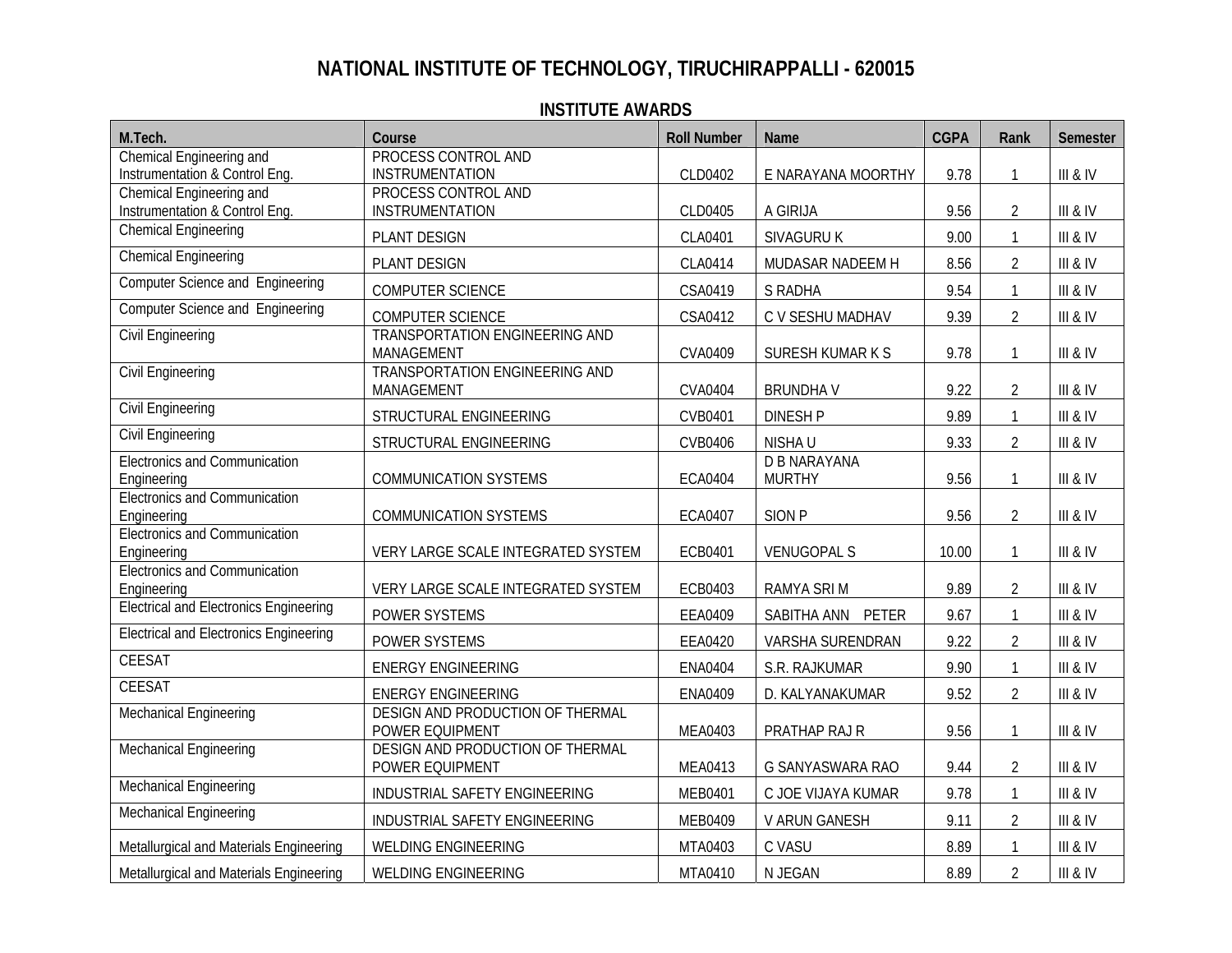| Metallurgical and Materials Engineering                    | <b>MATERIALS SCIENCE</b>                            | MTB0402        | <b>B CHANTAIAH</b>                         | 9.56 | $\mathbf{1}$   | III & IV |
|------------------------------------------------------------|-----------------------------------------------------|----------------|--------------------------------------------|------|----------------|----------|
| Metallurgical and Materials Engineering                    | <b>MATERIALS SCIENCE</b>                            | MTB0406        | <b>APARNAM</b>                             | 9.00 | $\overline{2}$ | III & IV |
| Physics                                                    | NON-DESTRUCTIVE TESTING                             | PHB0404        | DHAKSHINA MOORTHY,<br>S.                   | 9.71 | $\overline{1}$ | III & IV |
| Physics                                                    | NON-DESTRUCTIVE TESTING                             | PHB0414        | <b>SANYASAMMA</b><br><b>BANDARU</b>        | 9.50 | $\overline{2}$ | III & IV |
| <b>Production Engineering</b>                              | MANUFACTURING TECHNOLOGY                            | PRA0407        | <b>BALASUBRAMANIAM A</b>                   | 9.78 | $\mathbf{1}$   | III & IV |
| <b>Production Engineering</b>                              | MANUFACTURING TECHNOLOGY                            | PRA0412        | <b>RAJKUMAR K</b>                          | 9.56 | $\overline{2}$ | III & IV |
| <b>Production Engineering</b>                              | INDUSTRIAL ENGINEERING                              | PRB0403        | <b>DESIKAN V</b>                           | 9.67 | $\mathbf{1}$   | III & IV |
| <b>Production Engineering</b>                              | INDUSTRIAL ENGINEERING                              | PRB0407        | <b>JOSHI ABHISHEK</b><br><b>SUDEO</b>      | 9.56 | $\overline{2}$ | III & IV |
| Chemical Engineering and<br>Instrumentation & Control Eng. | PROCESS CONTROL AND<br>INSTRUMENTATION              | CLD0510        | PRAVEEN KUMAR T.S.J.                       | 8.87 | $\mathbf{1}$   | 1 & 11   |
| Chemical Engineering and<br>Instrumentation & Control Eng. | PROCESS CONTROL AND<br>INSTRUMENTATION              | CLD0513        | RAMYA P.K.                                 | 8.79 | $\overline{2}$ | 181      |
| <b>Chemical Engineering</b>                                | PLANT DESIGN                                        | CLA0502        | <b>INDUMATHI S.R.</b>                      | 8.93 | $\mathbf{1}$   | 1 & 11   |
| <b>Chemical Engineering</b>                                | PLANT DESIGN                                        | CLA0501        | RAJESH K.                                  | 8.88 | $\overline{2}$ | 1 & 11   |
| <b>Computer Science and Engineering</b>                    | COMPUTER SCIENCE                                    | CSA0507        | <b>MASANI PARESH</b><br>PRAVINBHAI         | 9.74 | $\mathbf{1}$   | 1 & 11   |
| <b>Computer Science and Engineering</b>                    | <b>COMPUTER SCIENCE</b>                             | CSA0519        | <b>HINGE NAYANISH</b><br><b>DILIPKUMAR</b> | 9.18 | $\overline{2}$ | 1 & 11   |
| <b>Civil Engineering</b>                                   | <b>TRANSPORTATION ENGINEERING AND</b><br>MANAGEMENT | CVA0507        | <b>RESMIR</b>                              | 9.14 | $\mathbf{1}$   | 1 & 11   |
| <b>Civil Engineering</b>                                   | TRANSPORTATION ENGINEERING AND<br>MANAGEMENT        | <b>CVA0508</b> | POOJA S NAIR                               | 9.08 | $\overline{2}$ | 1 & 11   |
| <b>Civil Engineering</b>                                   | STRUCTURAL ENGINEERING                              | <b>CVB0505</b> | <b>VANIG</b>                               | 9.70 | $\mathbf{1}$   | 1 & 11   |
| Civil Engineering                                          | STRUCTURAL ENGINEERING                              | CVB0503        | SMITHA GEORGE                              | 9.43 | $\overline{2}$ | 1 & 11   |
| <b>Electronics and Communication</b><br>Engineering        | <b>COMMUNICATION SYSTEMS</b>                        | ECA0501        | V V CHAKRAVARTY K                          | 9.46 | $\mathbf{1}$   | 1 & 11   |
| <b>Electronics and Communication</b><br>Engineering        | <b>COMMUNICATION SYSTEMS</b>                        | <b>ECA0506</b> | NERELLA PREM KIRAN                         | 9.12 | $\overline{2}$ | 1 & 11   |
| Electronics and Communication<br>Engineering               | VERY LARGE SCALE INTEGRATED SYSTEM                  | <b>ECB0506</b> | <b>SRIHARI A</b>                           | 9.39 | $\mathbf{1}$   | 181      |
| <b>Electronics and Communication</b><br>Engineering        | VERY LARGE SCALE INTEGRATED SYSTEM                  | ECB0501        | ASAM GEETHANADH                            | 9.18 | $\overline{2}$ | 1 & 11   |
| <b>Electrical and Electronics Engineering</b>              | POWER SYSTEMS                                       | EEA0503        | AMARA MANOJ KUMAR                          | 9.50 | $\mathbf{1}$   | 1 & 11   |
| <b>Electrical and Electronics Engineering</b>              | POWER SYSTEMS                                       | EEA0502        | <b>BOPPANA</b><br>CHANDRASEKHAR            | 9.47 | $\overline{2}$ | 1 & 11   |
| <b>CEESAT</b>                                              | <b>ENERGY ENGINEERING</b>                           | <b>ENA0508</b> | VIVENDRAMANI J.                            | 9.70 | $\overline{1}$ | 1 & 11   |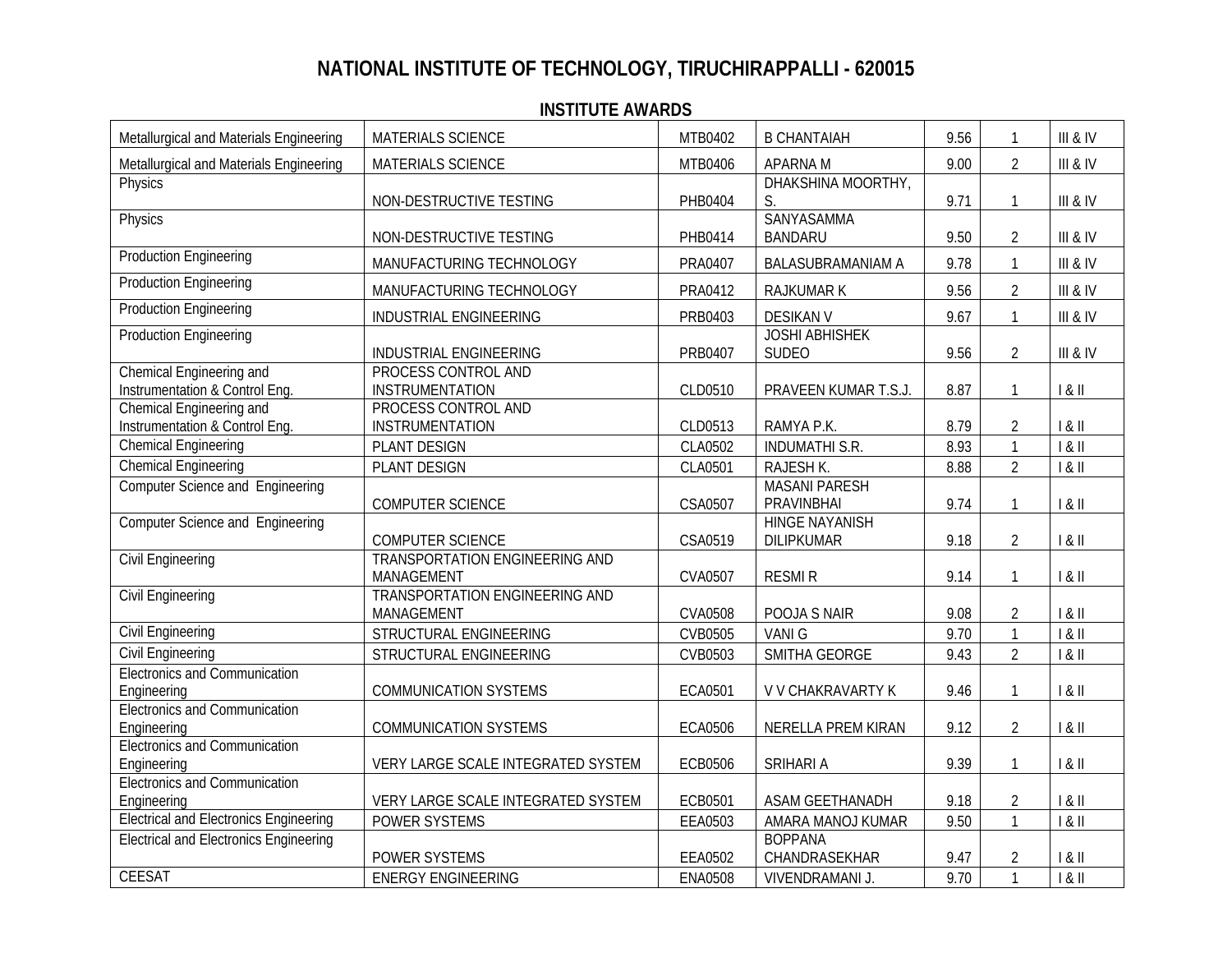| <b>CEESAT</b>                           | <b>ENERGY ENGINEERING</b>                               | <b>ENA0503</b> | PUGALENTHIN.            | 9.27 | $\overline{2}$ | 1 & 11    |
|-----------------------------------------|---------------------------------------------------------|----------------|-------------------------|------|----------------|-----------|
| Mechanical Engineering                  | THERMAL POWER ENGINEERING                               | <b>MEA0502</b> | <b>RAJESHM</b>          | 9.76 |                | 1 & 11    |
| Mechanical Engineering                  |                                                         |                | VEDARTHAM               |      |                |           |
|                                         | THERMAL POWER ENGINEERING                               | MEA0512        | RAGHAVENDRA             | 8.95 | $\overline{2}$ | 1 & 11    |
| Mechanical Engineering                  | INDUSTRIAL SAFETY ENGINEERING                           | <b>MEB0504</b> | DHAKSHINAMURTHY V       | 9.57 | $\mathbf{1}$   | 1 & 11    |
| <b>Mechanical Engineering</b>           | INDUSTRIAL SAFETY ENGINEERING                           | <b>MEB0507</b> | SRIDHAR T A             | 9.19 | $\overline{2}$ | 1 & 11    |
| Metallurgical and Materials Engineering | WELDING ENGINEERING                                     | MTA0505        | SATHISH KUMAR M.P.      | 9.03 | $\overline{1}$ | 1 & 11    |
| Metallurgical and Materials Engineering | WELDING ENGINEERING                                     | MTA0503        | SHYAM SUNDAR REDDY      | 8.56 | $\overline{2}$ | 1 & 11    |
| Metallurgical and Materials Engineering | MATERIALS SCIENCE                                       | MTB0505        | NANDHAKUMARAN M.        | 9.92 | $\mathbf{1}$   | 1 & 11    |
| Metallurgical and Materials Engineering | MATERIALS SCIENCE                                       | MTB0506        | PRIYA MEENATCHI C.      | 8.95 | $\overline{2}$ | 1 & 11    |
| Physics                                 | NON-DESTRUCTIVE TESTING                                 | PHB0503        | LARENCE P.              | 9.08 | $\mathbf{1}$   | 1 & 11    |
| Physics                                 | NON-DESTRUCTIVE TESTING                                 | PHB0506        | MEGANATHAN G.           | 9.03 | $\overline{2}$ | 1 & 11    |
| <b>Production Engineering</b>           | MANUFACTURING TECHNOLOGY                                | <b>PRA0506</b> | SREEJA CHANDRAN         | 9.26 | $\mathbf{1}$   | 1 & 11    |
| <b>Production Engineering</b>           | MANUFACTURING TECHNOLOGY                                | <b>PRA0505</b> | LEO KUMAR S P           | 8.87 | $\overline{2}$ | 1 & 11    |
| <b>Production Engineering</b>           | INDUSTRIAL ENGINEERING                                  | PRB0507        | <b>KUMAR M</b>          | 9.24 | $\mathbf{1}$   | 1 & 11    |
| <b>Production Engineering</b>           | INDUSTRIAL ENGINEERING                                  | PRB0512        | <b>SATHIS KUMAR K</b>   | 9.14 | $\overline{2}$ | 1 & 11    |
| M.Sc.                                   |                                                         |                |                         |      |                |           |
| <b>CHEMISTRY</b>                        | APPLIED CHEMISTRY                                       | CYA0412        | <b>B. VIJAYALAKSHMI</b> | 9.17 | $\mathbf{1}$   | III & IV  |
| <b>CHEMISTRY</b>                        | APPLIED CHEMISTRY                                       | CYA0401        | SUBBULAKSHMI, G.        | 8.94 | $\overline{2}$ | III & IV  |
| <b>COMPUTER APPLICATIONS</b>            | OPERATIONS RESEARCH AND COMPUTER                        |                |                         |      |                |           |
|                                         | <b>APPLICATIONS</b>                                     | CAB0416        | GIRIDHARAN, G.          | 8.87 | 1              | III & IV  |
| <b>COMPUTER APPLICATIONS</b>            | OPERATIONS RESEARCH AND COMPUTER                        |                |                         |      |                |           |
|                                         | <b>APPLICATIONS</b>                                     | CAB0403        | V SUBHA VARMA           | 8.84 | $\overline{2}$ | III & IV  |
| <b>PHYSICS</b>                          | APPLIED ELECTRONICS                                     | PHA0405        | <b>BANU PRIYA B</b>     | 9.77 | $\overline{1}$ | III & IV  |
| <b>PHYSICS</b>                          | <b>APPLIED ELECTRONICS</b>                              | PHA0407        | <b>SUJANIK</b>          | 9.71 | $\overline{2}$ | III & IV  |
| <b>CHEMISTRY</b>                        | APPLIED CHEMISTRY                                       | CYA0504        | <b>RAMESH S.</b>        | 9.18 | $\mathbf{1}$   | III & IV  |
| <b>CHEMISTRY</b>                        | APPLIED CHEMISTRY                                       | CYA0509        | SARATHI RAJA R.         | 8.77 | $\overline{2}$ | III & IV  |
| <b>COMPUTER APPLICATIONS</b>            | OPERATIONS RESEARCH AND COMPUTER                        |                |                         |      |                |           |
| <b>COMPUTER APPLICATIONS</b>            | <b>APPLICATIONS</b><br>OPERATIONS RESEARCH AND COMPUTER | CAB0509        | SUBRAMANIAN N.          | 8.82 | $\mathbf{1}$   | III & IV  |
|                                         | <b>APPLICATIONS</b>                                     | CAB0505        | LAVANYAH M.             | 8.63 | $\overline{2}$ | III & IV  |
| <b>PHYSICS</b>                          | APPLIED ELECTRONICS                                     | PHA0502        | JISHA O.M.              | 9.63 | $\mathbf{1}$   | III & IV  |
| <b>PHYSICS</b>                          | APPLIED ELECTRONICS                                     | PHA0501        | K SUNEEL KUMAR          | 9.21 | $\overline{2}$ | III & IV  |
| <b>MBA</b>                              |                                                         |                |                         |      |                |           |
| <b>MANAGEMENT STUDIES</b>               |                                                         |                |                         |      |                | $IV - VI$ |
|                                         | MASTER OF BUSINESS ADMINISTRATION                       | MSA0410        | NISHA, R.               | 9.47 | $\mathbf{1}$   | Trimester |
| <b>MANAGEMENT STUDIES</b>               |                                                         |                |                         |      |                | $IV - VI$ |
|                                         | MASTER OF BUSINESS ADMINISTRATION                       | <b>MSA0441</b> | <b>MEGHA SINGHAL</b>    | 9.37 | $\overline{2}$ | Trimester |